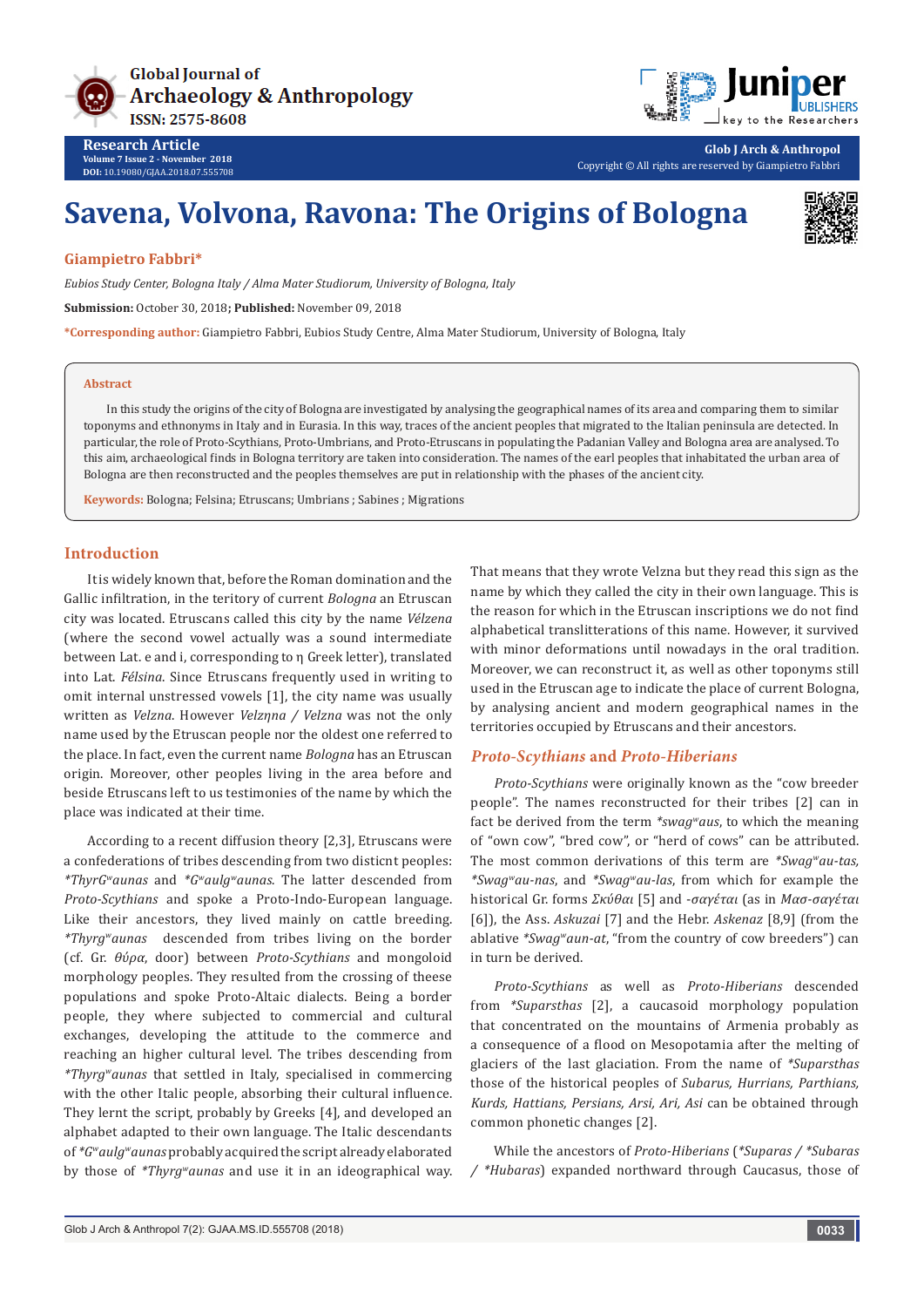*Proto-Scythians* moved eastward through the Iranian highlands and northward into the grasslands of southern Russia, where they miggled with a minority concentration of mongoloid peoples. As a consequences of this crossing, the morphology of *Proto-Scythians* differentiated from that of *Proto-Hiberians*. The former were for example less dolichocephalic than the latter, having a flatter forehead and different orbital curvature.

In the last half of the III millennium BC *Proto-Scythians* started to move eastward from current Kazakhstan, forcing *Proto-Hiberians* to penetrate Europe or flow back through Caucasus. At the beginning of II millennium BC the border line between *Proto-Hiberians* and *Proto-Scythians* was approximatively located from Anatolia to current Poland. In this border area some hybrid peoples generated from \*Swagwaunas and *\*Hubaras* (> *\*Gwaunas Hubras* > *Gwaumbras*) and from \*Swagwaulas and *\*Hubaras* (> *\*Gwaulas Hubras* > *\*Gwaulubras*): *Gwaumbras* rose inside the Únětice culture [10], in a cultural exchange area where the main ancient commercial routes between Europe and Asia (along Rhine, Elbe, Vistula, Danube, and Boristhenes rivers) crossed; *\*Gwaulubras* developed in the southern part of the border zone being the ancestor of the Anatolian Chalybes and the Italic Calabri. Chalybes were considered the inventors of metallurgy, while the italic descendants of *Gwaumbras* started by the Adriatic coast a metal processing tradition which continued until nowadays and probably passed their name to the Latin word faber (< *\*gau'ber* < *\*gwaumbra*).

During the great migration of the beginning of the II millennium BC the borderline was displaced up to the Rhine valley while *Proto-Hiberians* and the hybrid peoples were pressed to the peripheral areas of Europe. In particular *Gwaumbras* were forced to move to the North Sea and Baltic Sea and to descend on Italy, where they overlapped *\*Hubaras* / \*Lubaras (ancestors of Ligurians) previously immigrated. By analysing the names of the historical descendants of *Gwaumbras* (Cimbri, Cambri, Cumbri, Humber, 'Ambrones, 'Umbrians), we can recognise the tendency of this peoples to transform the labiovelar g<sup>w</sup> into unvoiced velar also aspired and muted.

In the historical age the descendants of *Gwaumbras* in Italy, *Ambrones* and *Umbrians*, were located in Liguria [11] and around Umbria, respectively. However, between these two regions some geographical names attest the past presence of relatives of these peoples. In particular, we can cite near Bologna the Sambro river and further south the Ombrone river, whose names can be derived from *G*<sup>*w*</sup>aumbras (for the change of g<sup>*w*</sup> to s see belove).

Shortly after the arrival of *Gwaumbras*, *Proto-Scythians* started penetrating the italic peninsula. We can recognise the names of *\*Swagwautas / \*Swagwaunas / \*Swagwaulas* in the historical names of *Sabates, Sabines*, and *Sabelli*, whose ancestors enter Italy from the north, and in those of *Sicani* and *Siculi / Asculi (> Apuli)*, whose ancestors reached the peninsula through the Otranto strait.

In the historical age *Sabates* were mainly located by the Ligurian coast and in western Lazio, *Sabines* in eastern Lazio, and *Sabelli* further south. However some geographical names demonstrated the past presence of peoples descending from *Proto-Scythians* also in north-eastern Italy, and, in particular, in the area of Bologna and around. The names of Aposa torrent and Savena river can be in fact derived from *\*swagwaus* (> *\*Savaus > \*Savos > \*Abos > Apo-sa*) and \*Swagwauna (> *\*Savaina > Save-na*), respectively. The change from Abos to Apos can be explained by noticing that in the Etruscan alphabet the voiced occlusives were missing and substituted by the respective unvoiced ones [12]. However, trace of the voiced labial remains in the diminutive form Avesella. Moreover, the Etruscan change from b to p leads us to find testimonies of peoples relatives of Sabines in Emilia-Romagna in the names of *Savio* (Lat. *Sapis*; but the voiced labial survives in current name) river and *Spina* (< \**Sabina*; with Etruscan omission of the internal unstressed vowel) city, both near "Ravenna Sabinorum oppidum" [13]. Livy mentions a *Tribus Sapinia* inside the Roman army against Gauls Boii [14].

It is important to notice that *Gwaumbras* spoke a langauge similar to that of \**Swagwaunas*. In the historical age, the descendants of these peoples in Itlay, *Umbrians* and *Sabines*, respectively, spoke dialects belonging to the Osco-Umbrian language family. In the endonyms of the descendants of \**Swagwaunas* in northern and central Italy the labiovelar g<sup>w</sup> then resulted probably in velar, as in the name of their relative *Sigynnae* [15], in the Danubian area and France, and of *Siculi* and *Sicani* in southern Italy. However, in northern and central Italy we received the names of the descendants of \**Swagwaunas* through people in whose languages the labiovelar resulted in labial. In particular, in *Bologna* and its region we received this names through the descendants of *\*Gwaulgwaunas*, who changed the labiovelar into v and later b. Therefore, we received the names *Savena* and *Sabina* as well as derived toponyms such *Savigno* or *Savignano* and family names such as Savini.

A trace of the Osco-Umbrian result in velar of the labiovelar g<sup>w</sup>, can be found in the dialectal name of Reno river, which flows west of Bologna (Figure 1). This river took it name after the descendants of *\*Thyrgwaunas* who settled in current Casalecchio to control the commercial route through Reno and Ombrone valleys. The name Reno is in fact a shorter form of Gr. *Tyrrhηnos* corresponing to Etr. \**Tarchηna* (< \**Targainas* < *\*Thyrgwaunas*). In Bologna dialect this river is called Raggn (< \**Ragghena*), in which the voiced velars correspond to the sibilant in the name *Rasna* (see below).

Moreover, it is important to observe that in the name of \**Swagwaunas* the most important part is *gwau*, which indicates the cow breeder nature of the people. Therefore, this syllabe was stressed. In the names of *\*Thyrgwaunas* and *\*Gwaulgwaunas* the most important parts are *Thyr* and *Gwaul*, which distinguish the one people from the other. Therefore, this peoples stressed the first syllabe of their names and tended to do the same on the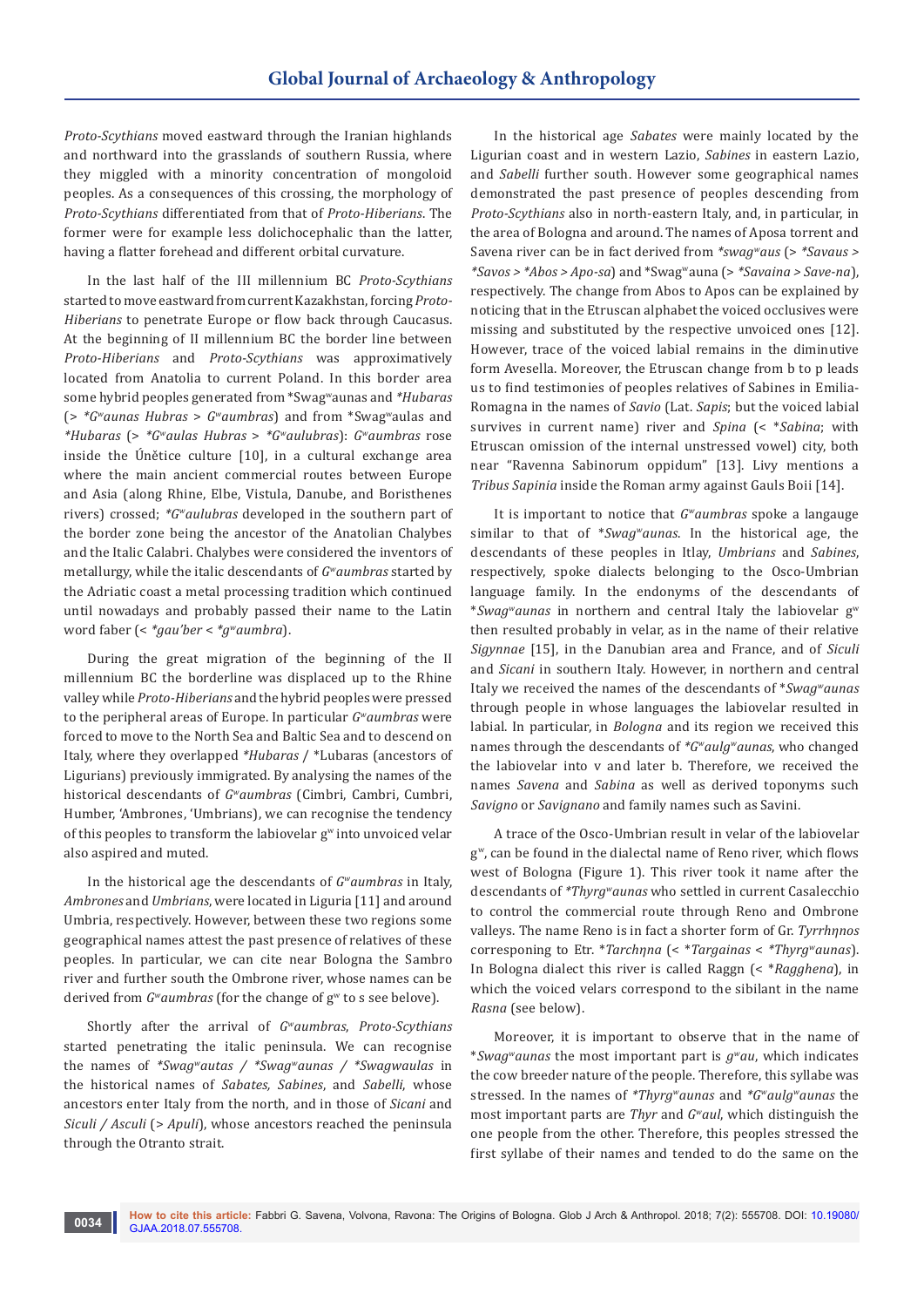name of their neighbours. In Bologna, where the descendants of *\*Thyrgwaunas* and *\*Gwaulgwaunas* were the majority, the accent on the first syllabe (*Sàvena*) prevailed, while by the Adriatic coast, where they were the minority, the second syllabe remained stressed (*Sabìna > Sapìna > Spìna*).

# **The Mixed People**

*\*Thyrgwaunas* were originally located, as we said, in Central Asia on the northern border of \**Swagwaunas*. In the III millennium BC the latter broke into the territory around *Volga* river, separating the former into two branches: the eastern one was forced towards Mongolia and China, the western one towards Mesopotamia, Anatolia, and Eastern Europe [2]. The former would flow back westward during the great migration of the XIII-XII century BC, caused by the expansion of Mongol and Chinese peoples. \**Swagwaunas* bordering on *\*Thyrgwaunas* then assumed the name *\*Gwaulgwaunas*. In the course of time the two peoples fought each other, interacted and joined into a multilingual confederation of peoples, that in the Aegean area was known as \**Mykgwaunas*, the Mixed People.

By analysing the historical names of the peoples descended from *\*Gwaulgwaunas* and *\*Thyrgwaunas* we can observe that the internal labiovelar  $g^w$  mainly results in labial or velar in Indo-European dialects, in unvoiced velar also aspirated or muted in dialects of Western *\*Thyrgwaunas*, and in dental (d, dh or z) and s in dialects of Eastern *\*Thyrgwaunas*. Moreover the initial labiovelar  $g<sup>w</sup>$  results in labial, velar and less frequently in s, while the initial th results in t, s, and ph [3]. From the terms \**Gwaulgwaus* and *\*Gwaulgwaunas* we can then obtain for exampe the historical names *Volga, Volcae, Belgae, Caledones, Halizones*, while from \**Thyrgwauas* and *\*Thyrgwaunas* we can derive those of *Thraces, Phryges, Arzawa, Tarhun, Perkūnas, Tyrsenoi, Tyrrhenoi, Shardana*. Finally, from the terms \**Mykgwaus* and \**Mykgwaunas* we can obtain the names of *Mysians / Moesians* (Gr. *Μυσοί / Μοισοί* [16,17]), *Mygdonians* (Gr. *Μυγδόνες* [16]) and *Mycenaeans* (Gr. *Μυκήναι* [18]). Moreover, we can observe that in the course of time the derivations of the term *gwauna* lose the original meaning of "related to cow", "group of cows", "refuge for cows" and assume that of "group of cow breeders", "community", "fortified village".

Western *\*Thyrgwaunas* reached Central Europe between the end of the III millennium BC and the beginning of the second one and partecipated to the Únětice culture. They were forced to Italy together with *Gwaumbras*, to whom they had handed their tendency to aspirate the velars. They also reached the Italic peninsula by sea from Anatolia through stopovers on the African coast and the Italian islands. The descendants of Eastern *\*Thyrgwaunas* reached Central Europe at the end of the great migration of XIII-XII century BC, pressing westward descendants of \**Swagwautas* (\**Sgwetas / \*Sgwytas* later *Sveti, Svitti* and *Itali*), *Proto-Gaul-Latins,* and the descendants of *\*Gwaulgwaunas*, all peoples who had settled in the area between Black Sea and Baltic Sea. These peoples entered Italy the one shortly after the

other. The last to settled in the peninsula was the Mixed People, i. e. the confederation of the discendants of *\*Gwaulgwaunas* and *\*Thyrgwaunas*.

In the historical age the Mixed People was known as *Tusci* or *Etrusci*, ethnonyms derived from the alternations of the names of the merchant tribes, who descended, as we said, from *\*Thyrgwaunas* (or *Thyrgwaus > Turkas / Tursas >* Umbr. *Tursko* [19] > Lat. *Tu'sci* / Lat. *E*-*trusci*). They were settled mainly by the Thyrrhenic coast from Liguria to Campania, on the border between Tuscany, Lazio, and Umbria and also in the Padanian Valley and by the Adriatic coast from Veneto to Marches. However, by analysing the geographical names we can find testimonies of the Mixed People in the whole northern Italy and we can recognise the presence of descendants of *\*Gwaulgwaunas* inside the Etruscan people. In particular, the name *Velzna* or *Velzηna* can be derived, through the discussed phonetic changes, from *\*Gwaulgwaunas* (> \**Vaildainas > Velzηna > Velzna / Velsna*), thus appearing to be the name by which the tribes descending from this people were indicated by the other ones. Therefore the toponym *Velzna* (and later *Velsna*) indicated a place inhabitated by descendants of *\*Gwaulgwaunas*. Beside *Bologna*, we know the existence of at least one other city which Etruscans called Velzna. It was probably located where is now Orvieto [20] or Bolsena [21] and was called *Volsinium o Volsinii* by Romans. However, several modern Italian toponyms can be derived from *Velzηna*, as *Bolzano*, for example.

It is probable that *Velzηna* also was the original name of *Vallescura* torrent, which in the Roman age flowed along the western side of *Bononia*. According to some authors [22], this torrent originnally flowed aproximatively in correspondence with the western side of the XIV century walls of Bologna and was diverted in the late Etruscan age or later (Figure 1). It is possible that Etruscans just created an eastern branch to bring water inside *Velzηna* or Romans diverted the torrent to protect their city. The current name of the torrent in Italian means "dark valley". However, this name does not corresponds to the torrent location. In fact, *Vallescura* torrent collected the waters from the northern side of Osservanza hill, where no deep or narrow valley is osservable and the slope of the hill side does not cause shadow in most part of the day during the year. In earl documents (XII century AD) the name of Via Vallescura, the street located at the hill side where the torrent flowed, is attested as *Val de Scura &Vallis Scuris* [23]. However, these names should be reformations of the popular voice, which was probably *Val Scôra*, a reinterpretation of the terms derived through the tradition from *Velsena, Volsona, or Valsona,* in turn derived from *Velzηna*. To support this hypothesis, on the watershed between the *Vallescura* and *Ravone* basins is now a street called *Bellinzona*. The name of the street was reformed during the Fascist regime, as occurred to many toponyms (cf. Agrigento / Girgenti). Previously, the street assumed the name "Stradello dei Capuccini" after the Franciscan monastery [24], but the original name, alternately used, could be *Belzona* (< *Velzona < Velzηna*),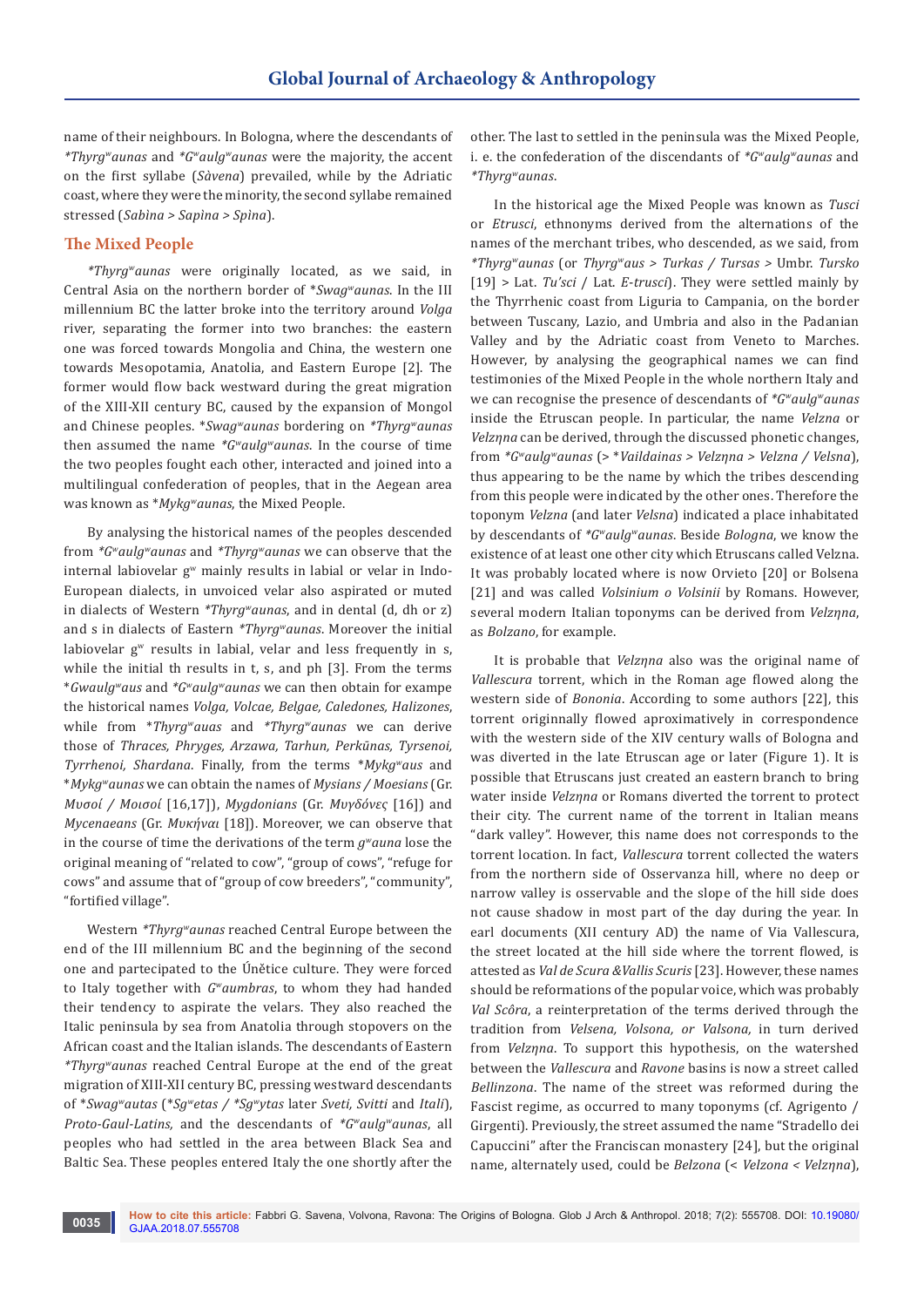which sounded as a dialectal corruption and was corrected in *Bellinzona* by the reformers.

The descendants of *\*Thyrgwaunas* called themselves *Tarchuna* [25] (< *\*Targunas < \*Thyrgwaunas*), *Rasna* or *Rasenna* [26] (< \**Trazηnas < \*Tardainas* < *\*Thyrgwaunas*), *Sarsna* (< *\*Sarzηnas < \*Sardainas < \*Thyrgwaunas; whence Sarsina-tes* [27])*,*  and *Phersna* (*< \*Pherzηnas < \*Terdainas < \*Thyrgwaunas;* whence *Phersna-las* [28]). By considering the Indo-European phonetic changes and the current name of Bologna we can deduce that the descendants of *\*Gwaulgwaunas* inside the Etruscan People called themselves *Volvona* or *Volvoni* and later *Bolboni. Volvona* and later *Bolvona, Bol'ona, Bol'onia*, and *Bolbona* were the name by which they, and later the Gauls, called their settlements. When Romans founded their colony in 189 BC on the remains of *Felsina*, by the time destructurised by *Gauls*, they gave it the name *Bononia* as an reinterpretation of Gaulish *Bolbona*. However the name *Bolonia* survived in the local population and we received it with just a minor change.

By comparing *Velsna* with *Volvona* we can deduce that the descendants of *\*Gwaulgwaunas* called *Rasna* or *Rasenna* by the names *Ravona* or *Ravenna*. We can find attestations of this ethnonyms in the territory of Bologna and nearby in the names Ravone and Ravenna. The former indicates a torrent which flows through western Bologna, the latter the city that *Rasna* probably refounded on the village of that people they called (at least in writing) *Sapina* or *Spina*.

As we said, *Volvona* called *Sàvηna* (> *Sàvena*) or *Sàbηna* (> *Sabìna*) the descendants of \**Swagwaunas* and *Ràvona* wrote the name of the latter as *Sapina* or *Spina*. Moreover, *Savena* spoke an Osco-Umbrian dialect, in which probably the labiovelar gw had resulted in velar as in Umbrian. Therefore, they called \**Kailkana* (< *\*Gwaulgwaunas*) or \**Kai'kana* (< \**Gwau'gwaunas*) the descendants of *\*Gwaulgwaunas*. The latter form contracted in Kaikna, Ceicna, and Caicna, is attested as family name in the area between Bologna, *Volterra*, and *Volsinii* [29]. In Bologna the family name Kaikna was particularly diffused. This family probably descended from some Volvona who originally lived where Osco-Umbrian speakers were prevalent. Their members subsequently immigrated in the Volvonian urban area and assumed Estruscan individual names showing the Volvonian origin, as in case of *Vel Kaikna* [30]. From the form \*Gwau'gwaunas also the name of *Faenza* (Lat. *Faventia < \*Faezna < \*Vaizna < \*Gwau'gwauna*) and *Cesena* (Lat. *Caesena < \*Kaizna < \*Gwau'gwauna*) can be derived. As in case of *Cesena*, several current geographic names derive from a mix of the Volvonian-Savenian or Ravonian-Savenian form. This is for example the case of Calvana mount chain and *Calenzano* city nord of Florence or *Calbano* mount by *Sarsina*.

In the following we call *Sàvena, Vòlvona*, and *Ràvona* the descendants of \**Swag<sup>w</sup>aunas*, \*Gwaulg<sup>w</sup>aunas, and \*Thyrg<sub>w</sub>aunas, respectively.

#### **Archaeological Finds**

The archeological finds dating back to the period commonly associated with the Etruscan presence discovered in the territory of Bologna can be classified referring to three phases [31]: formative (IX-VIII century BC), proto-urban (VIII-VI century BC), late-urban (VI-V century BC).

In the formative phase an initial increase can be observed in the concentration of the habitative structures, which were less distantly spaced with respect to the villages of the previous late bronze age. Most of the discovered habitations and cemeteries were located near the river *Savena* [32], which flowed further west than nowadays (Figure 1).

In the proto-urban phase an additional increase can be observed in the concentration of the habitative structures, which were mostly located inside a limited area between the torrent *Aposa* and the western limit of the XIV century city, where probably *Vallescura* torrent or a branch of it originally flowed. Most of the structures of this phase were located along the streets of the current city, beacause they were mainly discovered during municipal works for canalisation and route restructuration, starting from those directed by Antonio Zannoni in the XIX century. Cemeteries were located east of *Aposa* torrent, west of *Ravone* torrent, and north of the urban area. The zone near Savena torrent, previously inhabitated, was almost abandoned.

In the proto-urban phase, the habitations still were huts covered in straw as in the previous one. Wall were made of vertical poles joined by filling of clay or straw. The base shape was circular or elliptical. The archaeological finds concerning this huts consist in holes in the ground where poles had been driven and fragments of building materials. The other finds of this phase are objects discovered in the inhabitaded zone and in the cemeteries. In particular, in the western part of the city several bronze objects and fragments have been found. In current San Francesco square, a vase was discovered containing nearly 15000 bronze pices probably destined to be fused [33]. This leads to think that this part of the city was dedicated to the metal processing. Moreove, in the adjacent zone up to *Ravone* torrent few holes have been found in the ground while cemeteries have been discovered across that torrent. This leads to think that this area could be occupied by less stable structures which left no trace. In cemeteries, tombs became in this phase monumental and decorations assumed orientalising characteristics.

In the late-urban phase the urban characteristics of the city were enhanced. This is few appreciable on the basis of the scarce archaeological finds concernig the habitations. However this can be deduced by observing the development of an area dedicate to the rite and the sacrality in a high ground zone of the city (acropolis) in the middle between *Aposa* and *Ravone* torrents. Moreover, this can been understood by reading the inscriptions, mainly found in cemeteries, reporting the names of military and administrative roles which demonstrate a more specialised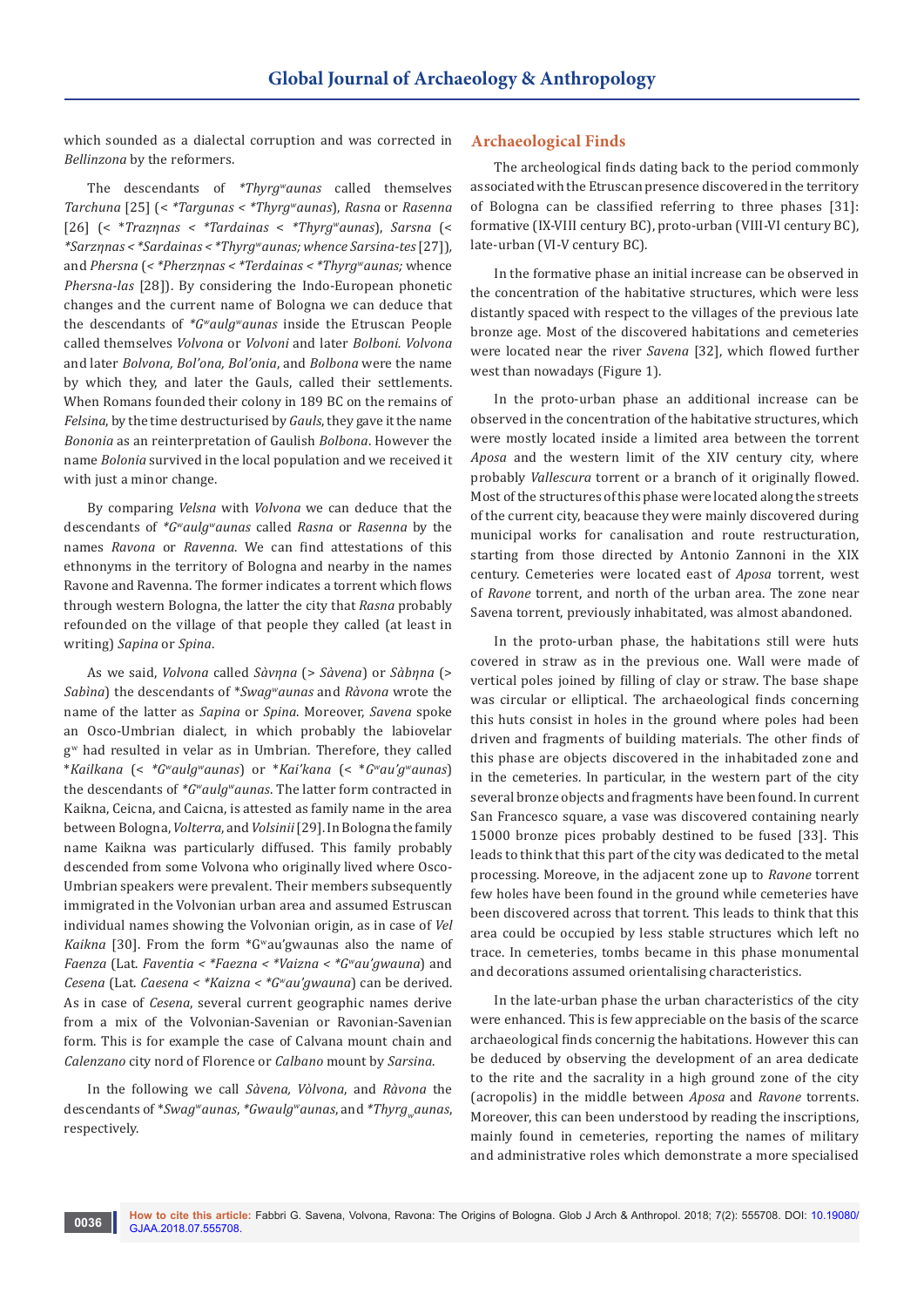organisation of the city and control of the surrounding territory. The urbanisation of the city can be also appreciated in this phase by observing the development in the communication structures. In particular, the ancient route coonecting the city to the *Reno* valley was provided with a new cobble pavement and lateral drains, assuming monumental characteristics matched with those of the cemeteries that rose around. The particularity of this phase is therefore the fact that the habitative structures discovered in the city are not appreciably different from those of the previous phases. Tiles, which were a kind of roofing usual at that time in the near settlement by the Reno river (Casalecchio di Reno), have not been found in Bologna area except for the acropolis [34].

In the area surrounding Bologna archaeological finds have been discovered, which date back to the formative fase in Castenaso, Villanova-Ca' dell'Orbo, Ronzano, Casalecchio, to the proto-urban phase in Castenaso, San Lazzaro-Caselle, Casalecchio, to the late-urban phase in Casalecchio [35-37] (Figure 1).



#### **Conclusion**

**0037**

After having considered the earl archaeological finds discovered in Bologna and in the surrounding area, and the peoples that inhabitated Italy at the corresponding times and some centuries before, we come to the following conclusions.

In the middle of the II millennium BC, the lands around Bologna were mainly inhabitated by *Gwaumbras* and \**Swagwaunas*. The latter lived on cattle breeding, the former also on agriculture, craft and trading. *Gwaumbras* had arrived in Italy as the first from Central-Eastern Europe (Únětice culture). Shortly later \**Swagwaunas* had occupied the Padanian Valley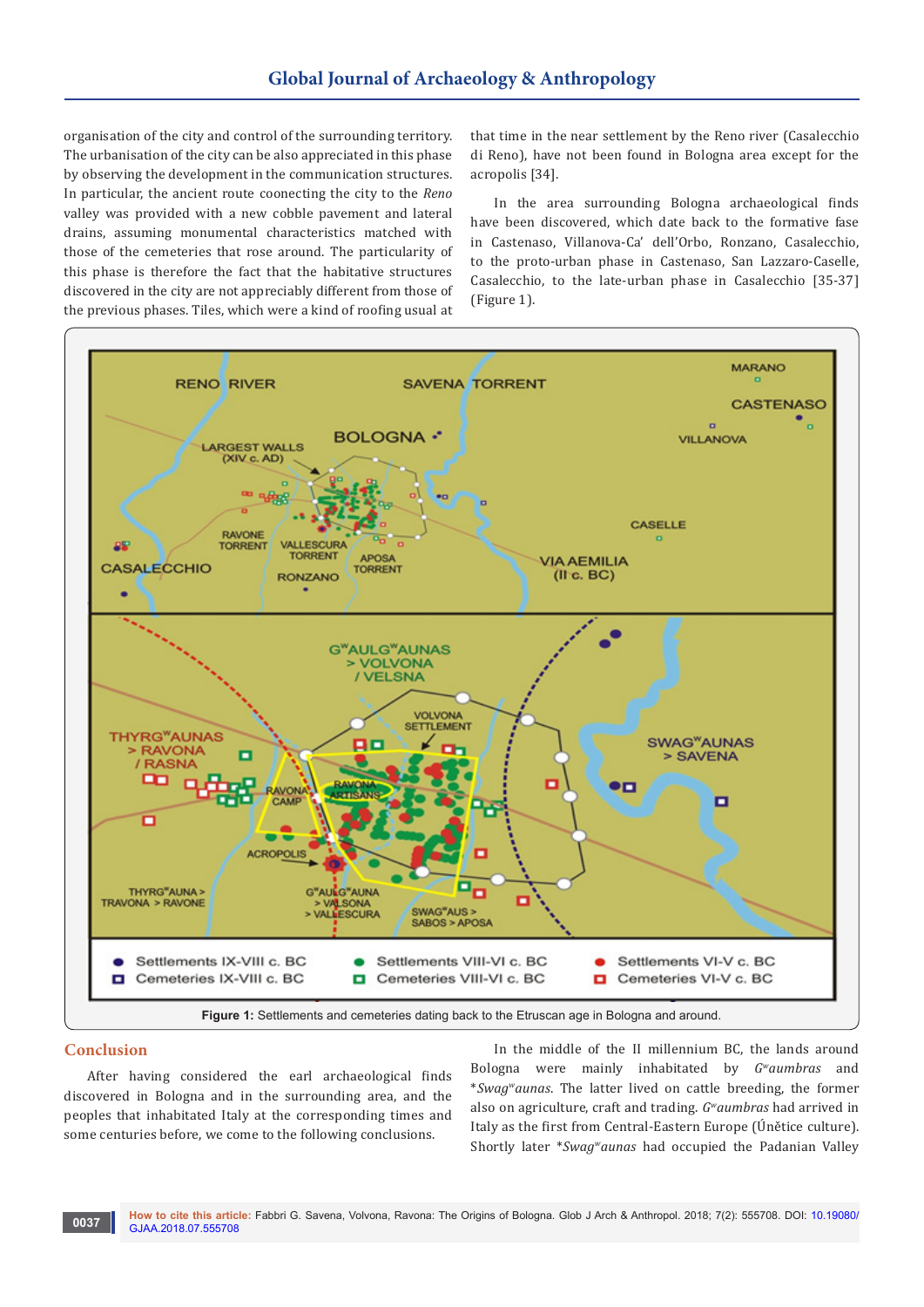with their large herds of cows, chasing *Gwaumbras* on the hills of the Apennine chain from Liguria to Marches.

Toward the end of the II millennium BC, new tribes of  $raa<sup>w</sup>aunas$  (\* $Sq<sup>w</sup>vtulas/*Sq<sup>w</sup>etulas$ ), Proto-Gaul-Latins *\*Swagwaunas* (\**Sgwytulas/\*Sgwetulas*), Proto-Gaul-Latins (\**Gwaulatanas*), and the Mixed People arrived in Italy. The first peoples just crossed the Padanian Valley, descending on Tuscany and diffusing along the Tyrrhenic coast, pressed by the Mixed People. The newcomers also forced a part of previous \**Swagwaunas* to cross the Apennine and settle in Tuscany and later in Lazio, and *Gwaumbras* to move eastward in the Apennine and to Romagna. Inside the Mixed People, *\*Gwaulgwaunas* occupied the grasslands in the *Padanian Valley* and along the Tirrhenic coast and *\*Thyrgwaunas* headed to the commercial ports.

In the Villanovian age *Gwaumbras* who previously had descended from the hills to the grasslands of Romagna breeding cattle, started concentrating in the hinterland of Rimini, while \**Swagwaunas* who remained in the Padanian Valley concentrated in proximity of Bologna. They were nomads, probably moving through the grasslands on charriots and living in tents. In the Villanovian age they assumed an organisation with a central controll which required stable structures, similar to tents but with fixed larger poles more deeply driven into the groung. We can then observe in Bologna the holes of the poles of such structures. They were mostly located by a torrent, the *Savena*, which took names after \**Swagwaunas*. Near this structures were cemeteries. Probably, the most of the population still was nomad, living in structures which left no trace.

In the formative phase, the descendants of *\*Gwaulgwaunas*, the *Vòlvona*, started concentrating in Bologna and in the protourban phase took the control over the territory. The descendants of \**Swagwaunas*, called *Sàvena* by *Volvona*, still lived in the area between *Aposa* and *Savena* torrents and further east, but the administrative structures were moved into the new city sector founded by *Volvona*. These were confederates of the descendants of *\*Thyrgwaunas*, the *Ràvona*, who called themselves *Ràsna* and had their villages along the commercial routes. Near *Bologna*, in particular, *Ravona* had settled in current Casalecchio by a river, the Reno, which took name after them. From *Casalecchio, Ravona*  had the controll over the commerce between the Padanian Valley and Etruria through the *Reno* and *Ombrone* valleys. They also had commercial exchanges with *Volvona* in *Bologna*, whom they called *Vèlsna* or *Vèlzna*.

Probably, Ravonian merchants frequently visited the city of *Volvona* and lived in the closest part of the city, the western one, by the *Ravone* torrent, to which they left their name. They come with their charriots, put up their tents, and exopsed their merchandise, remaining the period necessary to sell all their own goods and to buy wares from *Volvona* and other peoples visiting the city. It is also likely that in the course of the time some Ravonian artisans also settled beyond the western branch of *Vallescura* torrent around a street which now is called "Via del

Pratello" and previously "Peradello". This name may be derived from *\*Perdela < \*Pherdaila < \*Thyrgwaula* as well as other similar toponyms such as *Piratello* near Imola or Fiesole (Etr. *Viρsul*, with a Greek rho, *Visul*, and *Viesl* < *\*Phirzola < \*Phyrdaula < \*Thyrgwaula*) near Florence. For their activities, among which metal processing, such artisans required stabled structures which left traces in the ground. Ravonian merchants and artisans habitually visiting or settled by *Volvona* had their cemeteries beyond *Ravone* torrent.

In VI-V century BC Greeks took the control over Tyrrhenic Sea, forcing Etruscans to trade through the ports in Adriatic Sea and the routes toward the North. This caused an enhancement of the commerce between Etruria and Padanian Valley through the Tuscan-Emilian Apennine valleys and the plains further north and east. Ravona, who controlled some centers along the commercial routes, required the cooperation of *Volvona*, who uccupied the sourrounding countryside. Such a cooperation was particularly necessary in Bologna, whence the main routes to the Adriatic ports and to the North departed and *Volvona* controlled the *Savena* valley. Therefore, in the late-urban phase of the city the ancient route connecting Casalecchio was paved and *Ravona* partecipated to the restructuration of the city by erecting with their techniques new buildings for rite and sacrality in an high ground zona in the middle between Aposa torrent, the eastern limit of the previous Volvonian residential area, and Ravone torrent, the western limit of the previous Ravonian commercial area. Such kind of cooperation reflected in a restructuration of the city can be observed in other urban centers interessed by the enhanced trading between Etruria and Padanian Valley as, for example, Kainua (Marzabotto) in the *Reno* valley [38].

#### **References**

- 1. Banti L (1969) Il mondo degli Etruschi. Biblioteca di Storia Patria, Roma, Italy pp. 129.
- 2. Fabbri G (2017) Supartshas and Swag<sup>w</sup>autas colonisers of the ancient word. Part I: Origins and early migrations. Journal of Ancient History and Archaeology 4(4): 5-27.
- 3. Fabbri G. (2018) Supartshas and Swag<sup>w</sup>autas colonisers of the ancient word. Part II: late migrations. Journal of Ancient History and Archaeology 5(1): 5-23.
- 4. Pallottino M (2016) L'Etruscologia. Hoepli, Milan, Italy, p. 452.
- 5. Herodotus (440 BC) Histories 4: 6.
- 6. Herodotus (440 BC) Histories 1: 201-216.
- 7. Szemerényi O (1980) Four old iranian ethnic names: Scythian Skudra - Sogdian - Saka. Verlag der Österreichischen Akademie der Wissenschaften, Vienna, Austria p. 7.
- 8. Anonymous (VI-V c. BC) Genesis. Bible. 10: 3.
- 9. Jeremiah (586 BC) Book of Jeremiah. Bible 51: 27.
- 10. Gimbutas M (2017) I Balti. Medusa, Milano, Italy p. 56.
- 11. Plutarchus LM (I-II c.) Vita Marii. Vitae Parallelae 19: 3-4.
- 12. Pallottino M. (2016) L'Etruscologia. Hoepli, Milan, Italy pp. 240.
- 13. Plinius GS (77) Naturalis Historia. 3: 115.